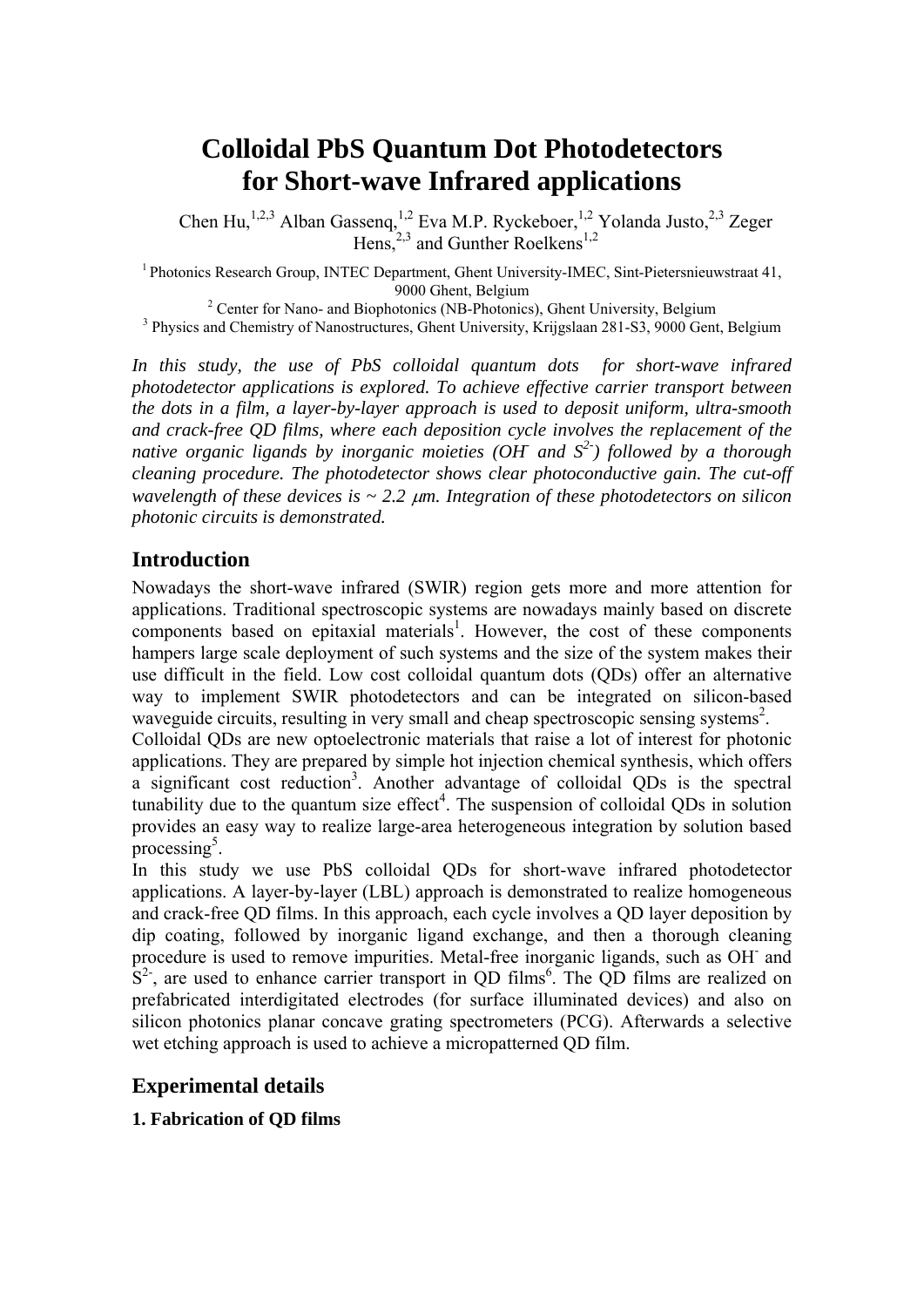The QD films were formed by a layer-by-layer (LBL) approach. Each cycle contains a dip coating of the substrates into a 1 μM PbS QD suspension in toluene with an 80 mm/min dipping speed. After completely drying, the QD films were re-immersed into a solution of either  $\text{Na}_2\text{S}\cdot9\text{H}_2\text{O}$  (10 mg/mL) or KOH (0.01 mg/mL) in formamide to exchange the original oleate ligands by  $S<sup>2</sup>$  and OH. At the end of each cycle, the sample was thoroughly cleaned by immersing it twice in formamide, twice in acetone and once in isopropanol. Afterwards the sample was dried under nitrogen.

#### **2. Micropatterning of QD films**

Micropatterned QD films were realized by optical lithography and wet etching. The photoresist was spun on top of the QD layer and post baked. After exposure and development, the pattern was transferred from the mask to the photoresist layer. After this a mixture of HCl and  $H_3PO_4$  was used to remove the uncovered QD film. The volume ratio between HCl and  $H_3PO_4$  is  $\sim 1:10$ . After the desired etching time, the photoresist was stripped by acetone , resulting in a well defined micropatterned QD film.

#### **3. Photodetector Fabrication**

PbS photodetectors are fabricated similar to the PbS thin films. For the surface illuminated PbS photodetectors, an isolating  $SiO<sub>2</sub>$  layer was deposited by plasma enhanced chemical vapor deposition (PECVD) on a silicon substrate. A pair of interdigitated finger shape electrodes was formed by optical lithography through a liftoff process consisting of 10 nm Ti and 100 nm Au. The fingers are designed with 2 μm wide fingers with 2 μm separation and are attached to two independent contact pads (shown in Figure 1). For integrated photodetectors on planar concave gratings, an array of electrodes was defined by photolithography and lift-off. After the QD films were deposited with a layer-by-layer (LBL) approach, selective wet etching was used to obtain micropatterned QD detectors for surface illumination on silicon substrate and on photonic integrated circuits.



Figure 1. (a) Illustration of the PbS detector electrodes design (top view) (b) schematic of integrated photodetector electrodes design on a planar concave grating

# **Results and Discussion**

#### **1. Layer-by-layer assembly of QD films**

After synthesis, the electrically isolating organic oleate ligands need to be replaced by inorganic ligands to facilitate carrier transport in QD films and implement photoconductive devices. Thus a solid state ligand exchange process is proposed to remove the original organic capping of the QDs. Transmission electron microscopy (TEM) is used to examine the ligand exchange of QDs on a small scale. As shown in Figure 2, the distances between QDs are clearly decreased after ligand exchange, which indicates that the oleate ligands were removed after chemical treatment. The corresponding surface morphology of the QD films obtained by the LBL approach is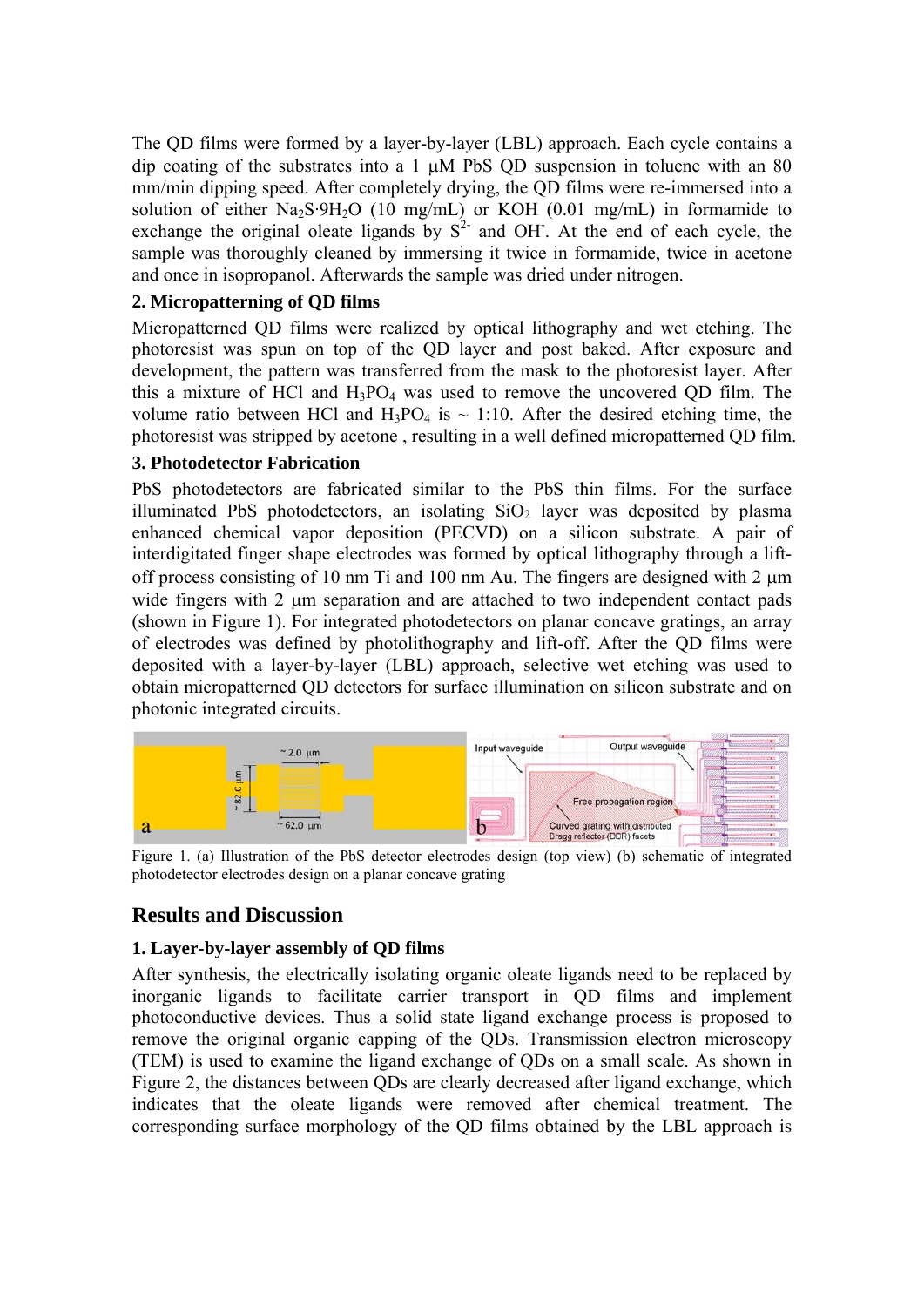measured by scanning electron microscopy (SEM), which confirms that crack-free, homogeneous QD films can be obtained.



Figure 2. (a) TEM images of OlAc (a),  $S<sup>2</sup>$  (b) and OH (c) -terminated colloidal PbS QDs. SEM images of  $S^2$  (d) and OH (d) –terminated PbS films.

#### **2. Characterization of PbS photodetectors**

The current-voltage characterization of  $S<sup>2</sup>$ -terminated PbS photodetectors was done under surface illumination with a fiber coupled near infrared SLED ( $\lambda \sim 1.55$  µm). As shows in Figure 3(b), under illumination, the PbS photodetector shows photoconductive behavior and a linear I-V characteristic is observed, which indicates that the carrier transport is facilitated by the inorganic ligand exchange. The responsivity of  $S^2$ terminated PbS photodetectors as a function of illumination power level is represented in Figure 3(c), which shows an increase of responsivity with decreasing illumination. The photodetector shows internal photoconductive gain, which indicates that the carrier lifetime (related to the trapping of carriers in the dots) is longer than the carrier transit time. Probably, the long-lived trap states are filled with increasing incident power, such that a lower responsivity is obtained for increased input power.



Figure 3. (a) microscope picture of a  $S<sup>2</sup>$  -terminated PbS colloidal QD photodetector. (b) Current-voltage characteristics of processed  $S<sup>2</sup>$  -terminated PbS colloidal QD photoconductors. (c) Responsivity dependence as a function of optical power at 1.55 μm and a bias voltage of 10  $V$  for an  $S<sup>2</sup>$  -terminated PbS colloidal QD photodetector.

Integrated QD photodetectors are obtained by the deposition of OH- -terminated PbS QD on a PCG. This is shown in Figure 4. Measurements are currently being carried out to assess the performance of such a spectrometer.